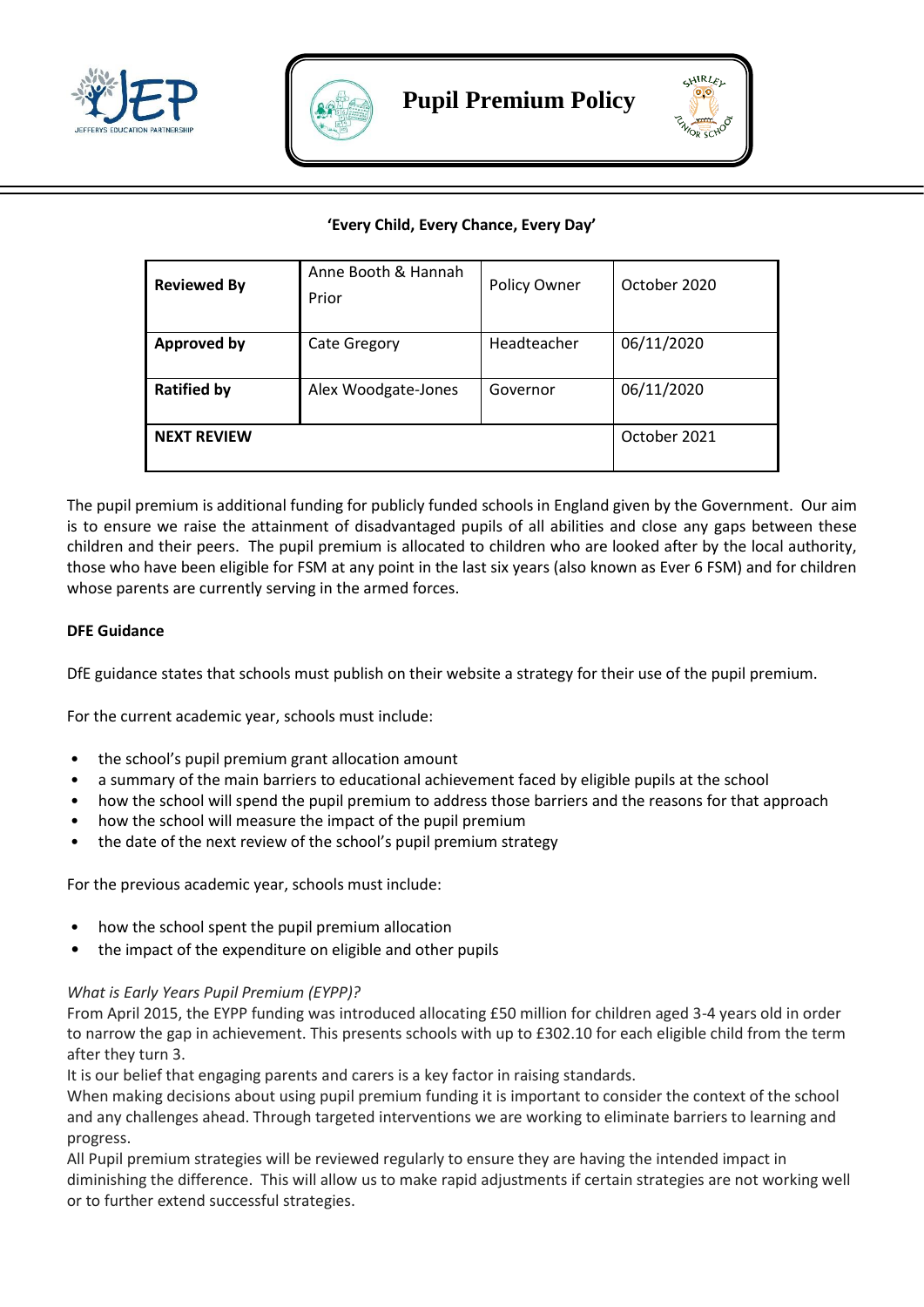## *What is PLAC?*

## The DfE's view is that

"Many children from the groups described above will have experienced grief and loss and will have had traumatic experiences in their early lives. 72% of those adopted in 2013-14 entered care due to abuse or neglect. Their needs do not change overnight and they do not stop being vulnerable just because they are in a loving home. Their experiences in early life can have a lasting impact which can affect the child many years after adoption. We therefore believe that teachers and schools have a vital role to play in helping these children emotionally, socially and educationally by providing specific support, to raise their attainment and address their wider needs".

## **School Aims**

We aim to ensure that every child leaves Shirley Infant School and Shirley Junior School excited about learning and determined to succeed. We want to equip them with confidence, resilience and a passion for justice and equality. These qualities will enable them to thrive alongside their peers and to champion kindness and fairness at all stages of their future lives. All our work funded by the Pupil Premium money will be aimed at accelerating progress so that the vast majority of children leave Shirley Infant School and Shirley Junior School at, or above, the national average.

The targeted and strategic use of Pupil Premium funding will support us in achieving our aims.

## **Principles**

We ensure that teaching and learning opportunities meet the needs of all pupils.

- We ensure that appropriate provision is made for pupils who belong to vulnerable groups. This specifically includes ensuring that the needs of socially disadvantaged pupils are addressed.
- In making provision for socially disadvantaged pupils, we recognise that not all pupils who are eligible for free school meals, (or have been eligible in the last 6 years) are socially disadvantaged.
- We also recognise that not all pupils who are socially disadvantaged are registered or qualify for free school meals. We therefore allocate Pupil Premium funding to support any pupil or groups of pupils that the school has legitimately identified as being socially disadvantaged.
- In light of the impact of COVID-19 (lockdown in March 2020) we recognise that lost learning may have widened the gap for our disadvantaged children and so have planned specific support and interventions to accelerate progress whilst undertaking a recovery curriculum.

## **Provision**

Our provision follows the format of the NFER "building blocks" – see appendix 1.

We have a range of provision in place to support children who belong to vulnerable groups, including those who are socially disadvantaged. This provision has the full support of the Governing Body and includes:

- o Quality first teaching
- o Daily nurture sessions to discuss our feelings and emotions.
- o Providing small group work with an experienced teacher focussed on overcoming gaps in learning
- o 1-1 interventions
- $\circ$  Targeted teaching and learning opportunities provided by teachers, TAs or external agencies
- $\circ$  Additional support for assessments, training and advice from specialists such as speech therapists, educational psychologists etc.
- $\circ$  Pastoral care is provided in order to raise the attainment of these pupils such as ELSA and nurture groups
- o Talk about groups to improve confidence when speaking and sharing ideas with their peers.
- o Access to therapeutic interventions and advice through Educational Psychologist
- $\circ$  Paying for activities that broaden the curriculum i.e., after school clubs and trips
- o Providing basic school items such as school jumpers & milk (in Infants)
- Family Support worker with a focus on improving school attendance, building strong links between home and supporting families who work with other agencies
- o Pre-teaching of topic learning enabling disadvantaged children to build their understanding and vocabulary and to become 'experts' when they repeat the learning with the rest of the class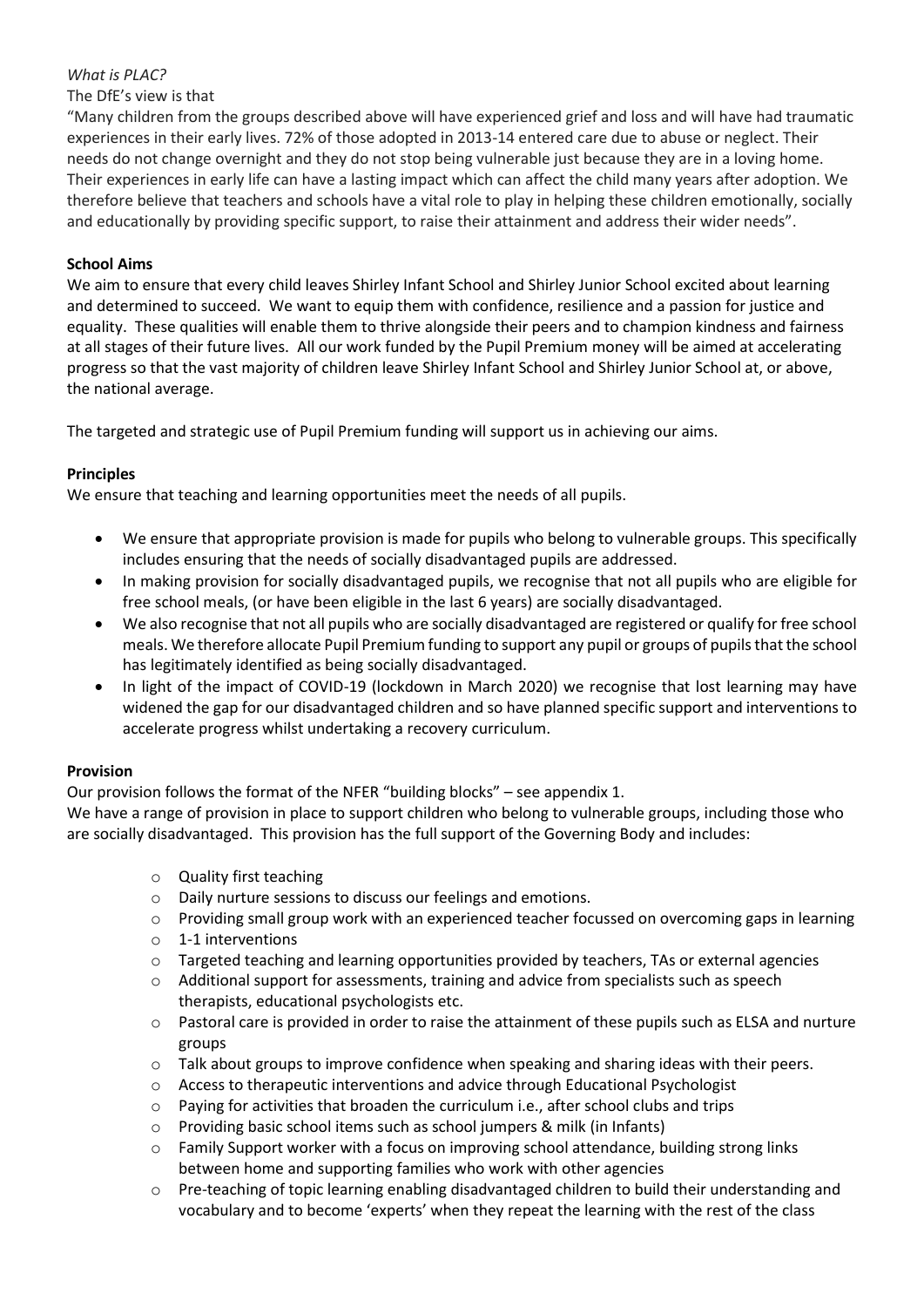Experiences and creativity are provided throughout the curriculum to ensure that all pupils are engaged and inspired in their learning in order to achieve the highest possible standard.

Training is given to staff to ensure they are up to date with the latest knowledge and new initiatives to effectively support pupil premium children. The training is based on current research from the Sutton Trust. Coaching is provided as part of their professional development and therefore raises the quality of the provision they provide.

## **Reporting**

Each child within this group has a Pen Portrait which closely tracks their individual attendance, progress and attainment over time, including the interventions, club uptakes and current barriers to learning throughout their time at Shirley Schools. Class teachers are responsible for tracking pupils closely on Pen Portraits and ensuring they are making progress alongside their peers. Pen Portraits are closely monitored by Pupil Premium leads with the child's class teacher. From these portraits we can track the interventions they have had over time and monitor their progress and impact. These are then used to review current spend of Pupil Premium money.

Year and Phase Leaders track this Pupil premium groups closely through Insight Tracker, learning walks, book scrutinies and pupil interviews. Alongside the Pupil Premium lead, they are responsible for identifying and implementing year group specific interventions to support the accelerated progress of pupil premium children within their year group. Year group action plans monitor interventions and these are adapted or changed if they are not showing rapid progress of the pupil. Year and Phase leaders report termly on the impact of interventions in pupil progress meetings which can be used to review the impact of spend of Pupil Premium money.

Pupil Premium Leads analyse all data of our children eligible for Pupil Premium funding. Their progress and attainment is compared to children not eligible for this additional funding, drilling down into LA/MA and HA Pupil Premium to non-LA/MA and HA Pupil Premium. The Raise Online, Phonics screening, EYFS data, prior attainment and Local education authority data summary are used to compare results against national and local expectations. Monitoring will be used to help evaluate the strategiesimplemented across the schools. These are data, assessment surgeries, pupil progress meetings, pupils' work, planning and observations. Pupil Premium leads report to SLT and Governors on the impact of spend, interventions and progress of Pupil Premium children.

Regular discussions are made around strategies, interventions and progress within the Leadership and Senior Leadership Teams and Governors. A member of the governing body is responsible for liaison with the schools' pupil premium leads.

The Headteacher will produce annual reports for the Governors on:

- the progress made towards diminishing the difference, by year group, for socially disadvantaged pupils
- an outline of the provision including the Pupil Premium allocation and the breakdown of the expenditure
- an evaluation of the cost effectiveness, in terms of the progress made by the pupils receiving a particular provision, when compared with other forms of support.

The Governors of the school will ensure that there is an annual statement to parents and carers on how the Pupil Premium funding has been used to address the issue of 'diminishing the difference', for socially disadvantaged pupils. This statement is published on the school's website. Within all Teaching and Learning Governor meetings Pupil Premium Leads will be challenged on the spend, provision and progress of all children eligible for Pupil Premium funding. This policy should also be read in conjunction with any relevant Jefferys Education Partnership documentation/policies. Please ask if you need further information.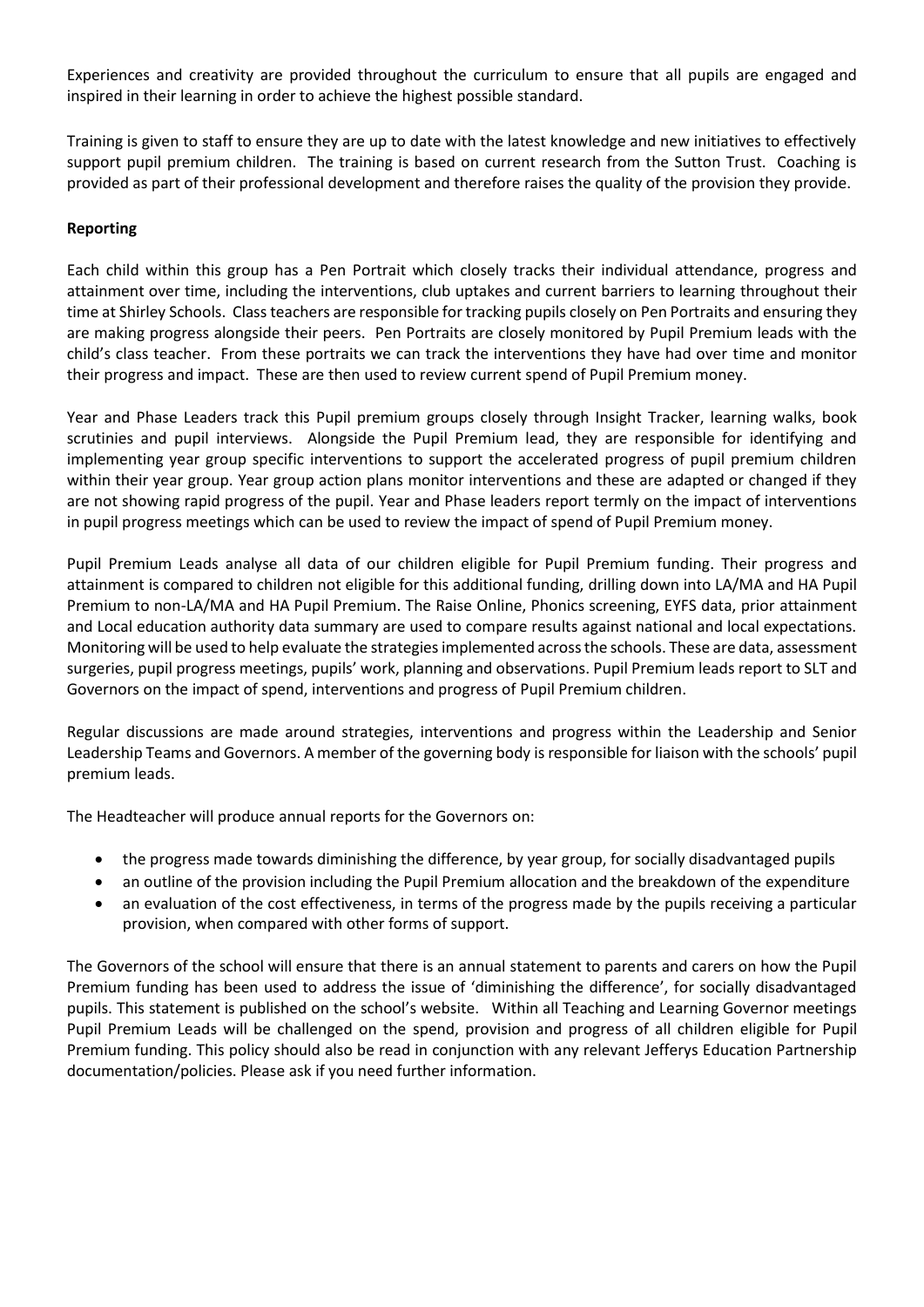#### **Appendix 1: Pupil Premium Building Blocks**

#### **Shirley Infants and Junior Plan for Dis-advantaged Pupils 2018-19**

Research undertaken by the NFER has identified 7 building blocks that are common in schools which are more successful in raising disadvantaged pupils' attainment.

- 1. Whole-school ethos of attainment for all
- 2. Addressing behaviour and attendance
	- 3. High-quality teaching for all
	- 4. Meeting individual learning needs
		- 5. Deploying staff effectively
- 6. Data-driven and responding to evidence 7. Clear, responsive leadership

#### Whole-school ethos of attainment for all



We aim to ensure that every child leaves Shirley Infant School and Shirley Junior School excited about learning and determined to succeed. We want to equip them with confidence, resilience and a passion for justice and equality. These qualities will enable them to thrive and to champion kindness and fairness at all stages of their future lives.

'Every child, every chance, every day.'



The links between regular attendance, reaching potential attainment and future life opportunities are well researched. For this reason, the schools will encourage good attendance and be robust in monitoring attendance and take action when attendance fails.

## **Barriers to Learning:**

- Punctuality can cause pupils to miss key aspects of leaning and miss the welcoming of each school day. Therefore, sometimes causing anxiety about entering the classrooms after registration with their peers. There are 25% pupils who have been identified as persistently late. (Persistent late considered as on over 5 occasions or equating to over 30 mins)
- Persistent low attendance cause gaps to develop in children's learning. 14% have been identified as having persistent low attendance below 90% since September.
- For some poor behaviour impacts hugely on learning and impacts on pupils' outcomes and achievement.
- Low self-esteem and emotional and behavioural needs, including attachment, can restrict a pupil from accessing their learning.
- Covid-19 may impact the days that children physically access school for reasons of shielding family members, isolating after contact and potential regional lockdowns. Disruption to school routines and lack of access to class teachers and peers has increased anxieties, gaps in learning and disruption to the provision of education for p

#### 3. High-quality teaching for all



Creative learning is at the heart of our teaching and learning policy at Shirley Infant and Shirley Junior Schools. We believe that developing creativity in pupils leads to learners with an excitement for learning, a confident and enquiring attitude, increasing independence in learning and willingness to take risks.

Shirley Infant and Junior Schools emphasise 'Quality first teaching'

#### **Barriers to Learning:**

- Covid-19 has disrupted learning. Pupil premium pupils with a lack of access to equipment for online learning are at a disadvantage to their peers whilst learning from home.
- Low prior attainment requires rapid progress in order to meet age related expectations. Precision teaching and support needs to be carefully targeted by staff to accelerate progress.
- Delayed speech and language can hinder their self-esteem and potential cause emotional stress. A pupil's sentence structure and phonic development can hinder their progress in Phonics and English particularly. Physical development with the muscles in a child's mouth can delay their sound pronunciation and speaking development.
- Pupils who have English as an additional language (EAL) sometimes have difficulty in understanding vocabulary used in topics and forming a secure sentence structure. Their speaking development can sometimes be 2/3 stages behind their peers. It can take pupils with limited or No English a whole year to feel confident to use the language publicly and confidently. In the Juniors 25 % of PP are also EAL.
- Some children who are eligible for Pupil Premium funding may not been able to have the life experiences their peers have had. This can mean that possibly they have had less opportunity to access a range of enrichment experiences that could support them in accessing the curriculum. We strive for all our children to have high aspirations for themselves linking to our statement:

'Every child, Every chance, Every day.'